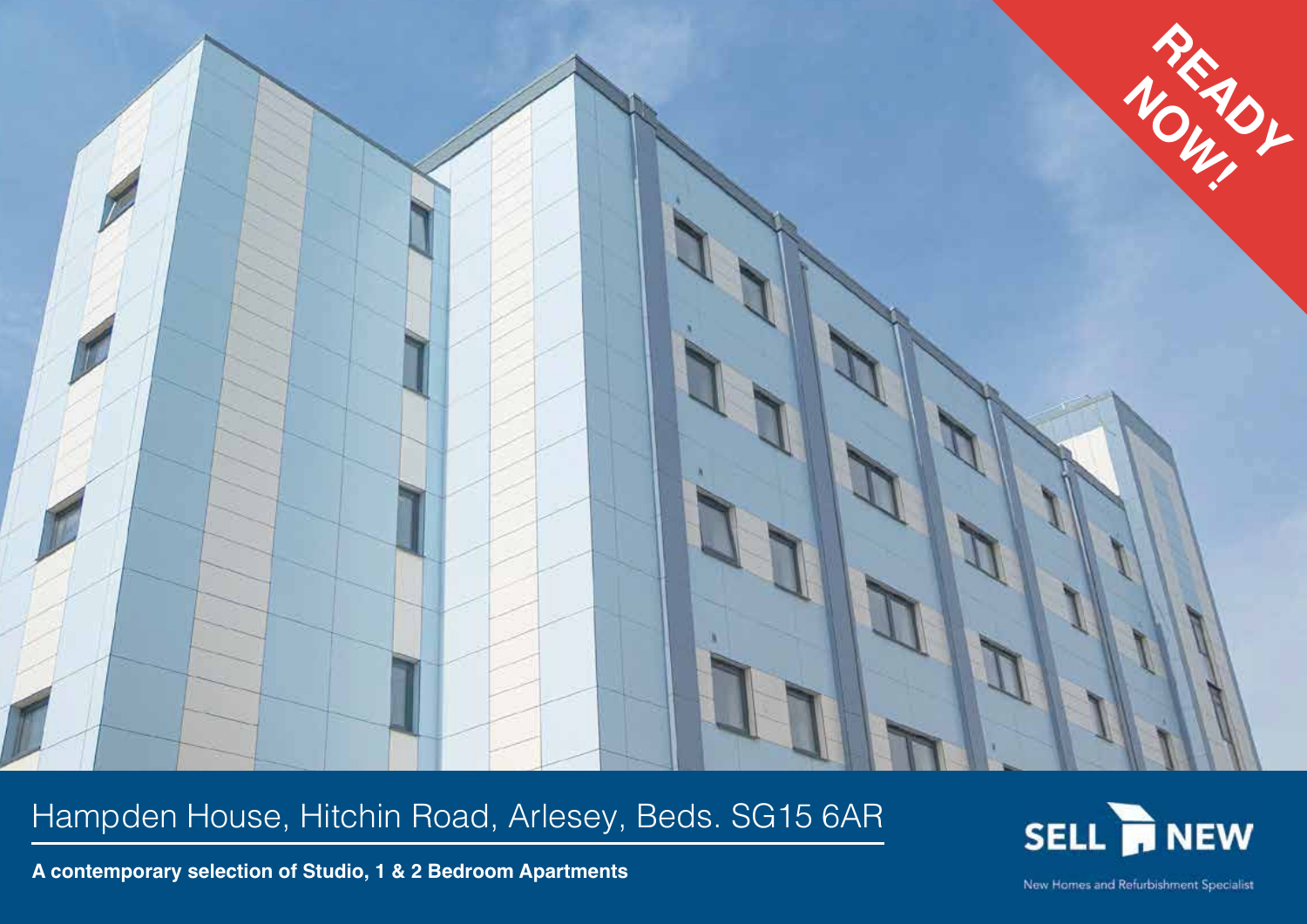

## Hampden House, Hitchin Road, Arlesey SG15 6AR

#### **Location:**

Arlesey is a small town situated on the Bedfordshire/Hertfordshire county borders with fantastic access to local towns such as Letchworth (4 miles aprox.) and Hitchin (6 miles approx.), both providing great shopping and entertainment facilities. The town also has a claim to fame as one of the most popular commuter choices in Bedfordshire. Hampden House is located on Hitchin Road which is very well placed in the heart of Arlesey with only a short walk to all local amenities. Hampden House has great transport links whether by road or rail; it also has direct access to the A507, A602 and the A1 motorway, perfect for any commuter!

#### **For Sale:**

Individual plot prices on application

#### **Service Charges:**

Approx: £500 Per Annum on Studio, 1 & 2 Bedroom Apartments\*

### **Ground Rent:**

Approx: 0.1% of the purchase price per annum (Index linked)\*

### **Leasehold:**

125 Years from September 2019

\*Please check these figures prior to reservation as they may be subject to change.

### **Specification:**

- Private residential development
- Stylish entrance lobby area
- Contemporary high specification throughout
- Built in appliances to kitchen including oven, ceramic hob, extractor, fridge/freezer, washing machine and dishwasher
- Flooring included throughout
- 10 Year CRL build warranty
- Audio and fob entry system
- Communal lift and stairs to all floors
- Allocated parking space
- Secure bike and bin store
- Help to Buy available on this development
- (Subject to availability and qualification)
- No forward chain
- Completion on notice

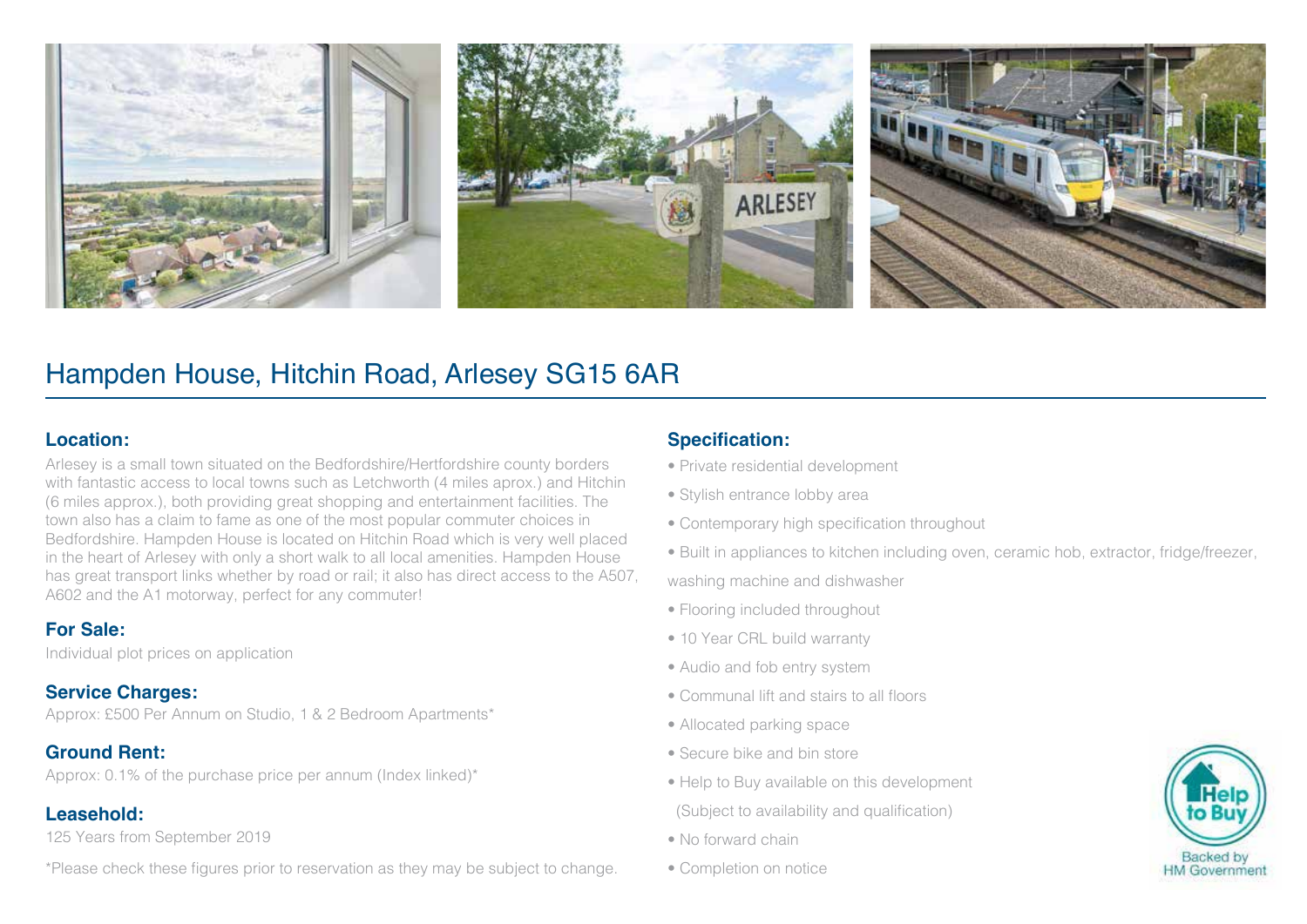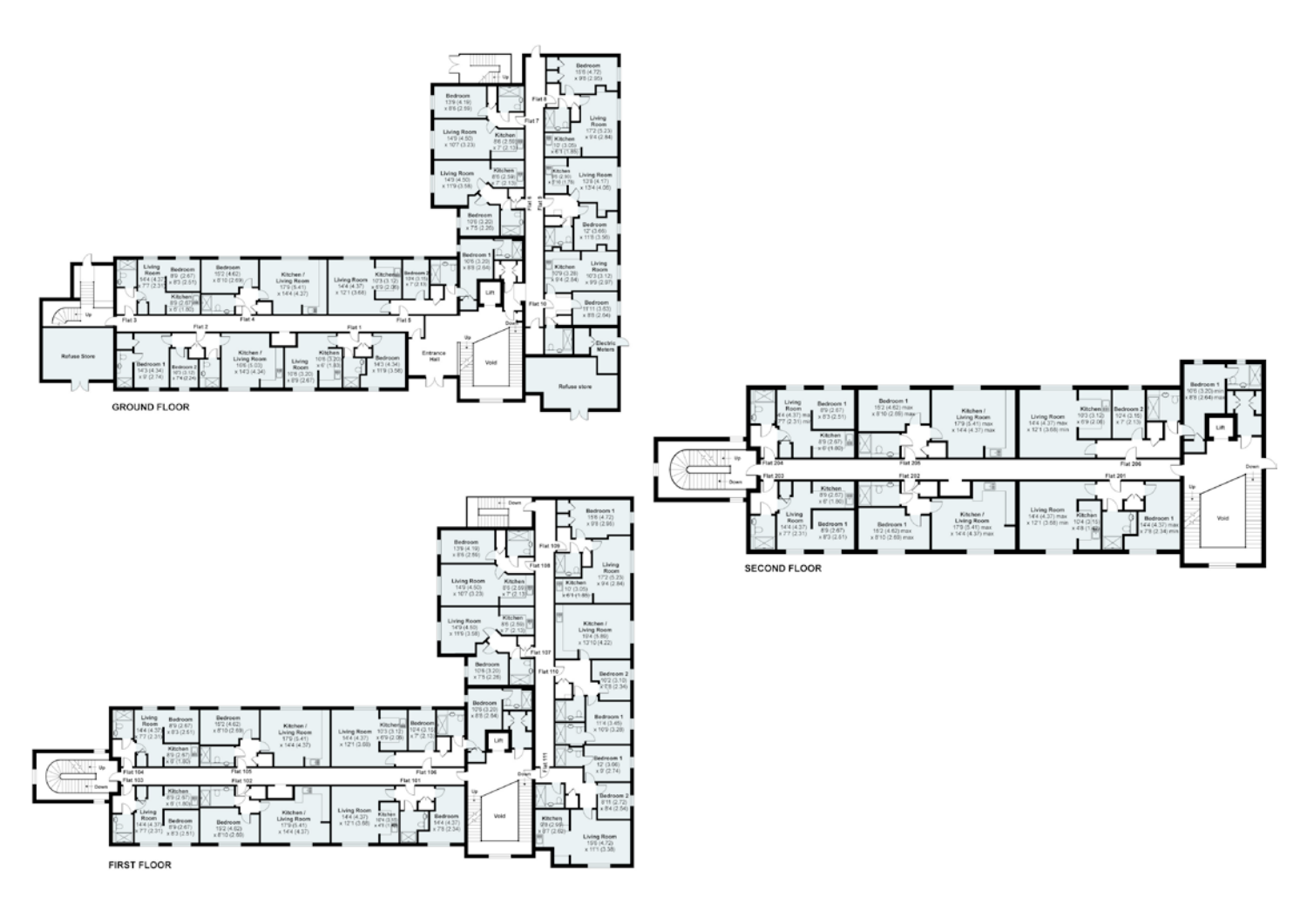





**FOURTH FLOOR**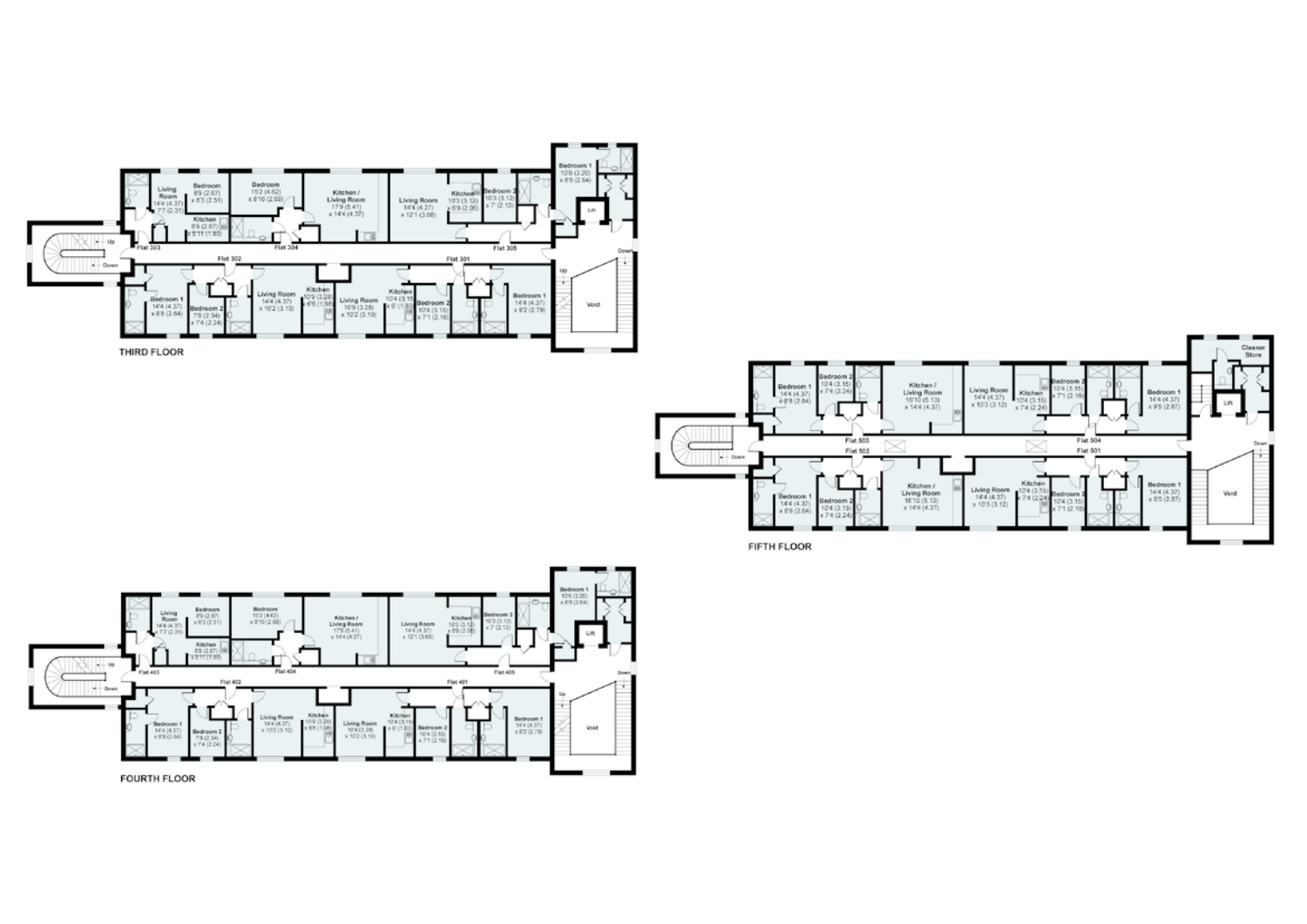#### **The Development**

Sell New Group are delighted to offer this opportunity to acquire these luxury apartments in the heart of Arlesey. Hampden House is an exciting traditionally built development situated on Hitchin Road. It is located a short walk away from the local shops, takeaways and pubs, with the mainline train station, just north of the site. This iconic site is built by local building firm, GPS Estates, which offers 41 private, brand new contemporary, high specification Studio,1 and 2 bedroom, leasehold apartments of varying size, over six floors, to suit different tastes and budgets. The mix and break down of this project will consist of 7 Studios, 18 one bedroom apartments ranging from 297 sq. ft. to 469 sq. ft. and 16 two double bedroomed apartments from 583 sq. ft.to 661 sq. ft. All apartments will benefit from service lift access as well as use of the communal stairs. The majority of the apartments come with the added benefit of one allocated parking space included in the price, which is of real benefit to this development; furthermore, the higher floors benefit from panoramic views across the town and surrounding area. Each of the apartments comes with flooring included throughout and built in appliances to the kitchen including ceramic hob, extractor, fridge freezer, dishwasher and washing machine to name a few. There is also a fob and phone audio entry system for added security. The development also offers a secure communal bike store and a communal bin store, all situated at ground level. All apartments are built to current 2018 regulations for acoustic and thermal insulation and come with a 10 year CRL build warranty for extra peace of mind. It is advised that the development sales will be completed "on notice".

Viewings are highly recommended to appreciate the quality of these homes and build.